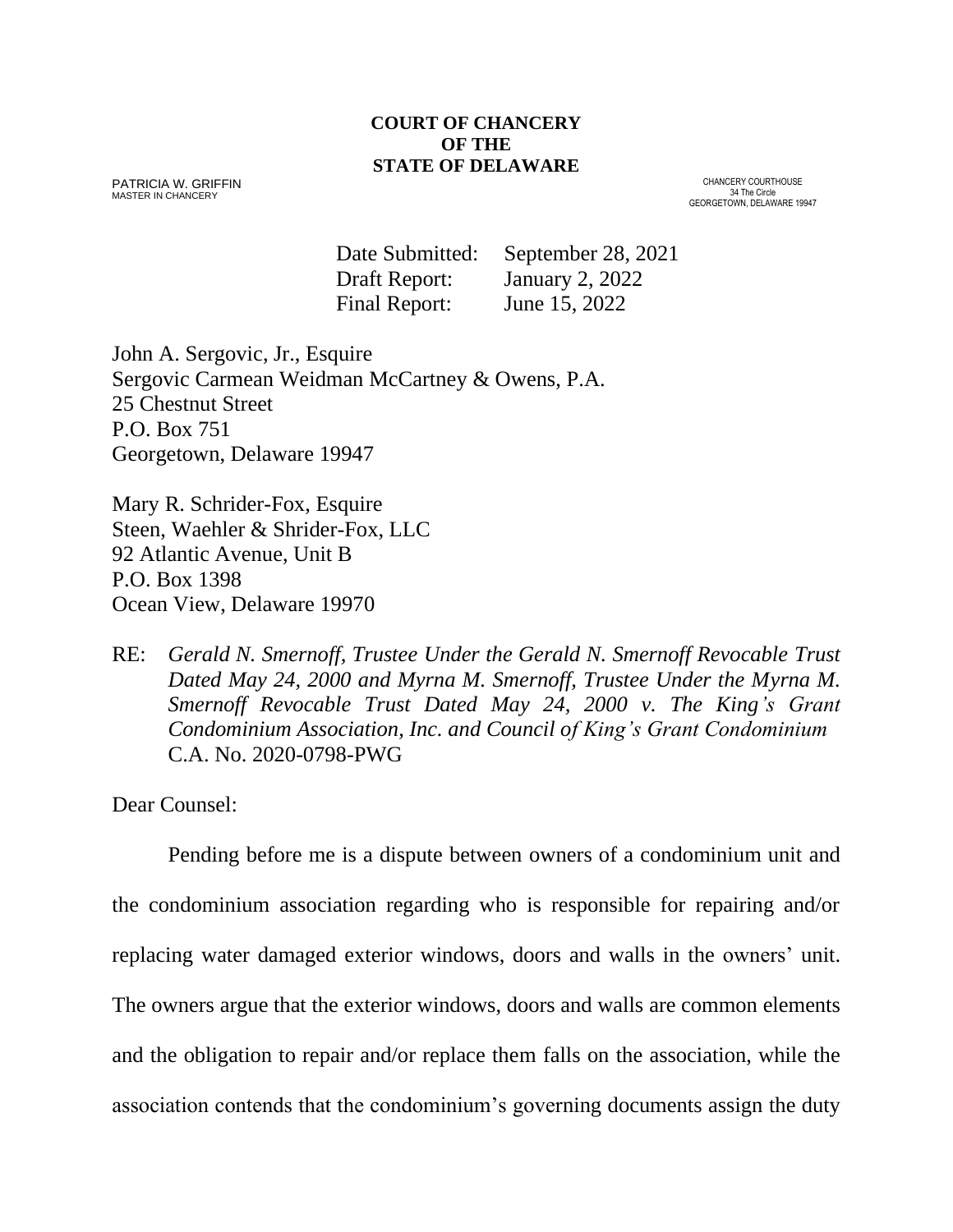to repair or replace all windows and doors on the owners. First, I address the issue of whether this Court has subject matter jurisdiction over this matter and conclude that it does. Next, I consider the parties' cross-motions for summary judgment and recommend that the Court deny both motions, because I find that material issues exist concerning whether exterior windows and doors are common elements and that it is desirable to inquire more fully into the facts to apply the law to the circumstances in the case. This is a final report.

### **I. BACKGROUND**

### *A. Factual Background*

Plaintiffs Gerald Smernoff and Myrna Smernoff, Trustees under the Gerald N. Smernoff and Myrna M. Smernoff Revocable Trusts dated May 24, 2000 ("Smernoffs"), own Unit 15 of Building C ("Unit 15") at the King's Grant Condominium ("Condominium"), located at 15 King's Grant, Fenwick Island, Delaware.<sup>1</sup> The Smernoffs bought Unit 15 in June of 1994.<sup>2</sup> The Condominium was created in the mid-1980s.<sup>3</sup> Defendants, the King's Grant Condominium Association, Inc. and the Council of King's Grant Condominium (collectively, "HOA"), are the Condominium's unit owners association and the board of individuals tasked with managing the Condominium's business operations and

<sup>1</sup> Docket Item ("D.I.") 1, ¶¶ 1-2; D.I. 14, ¶ 10; D.I. 16, ¶ 4.

 $^{2}$  D.I. 16, Ex. A, ¶ 1.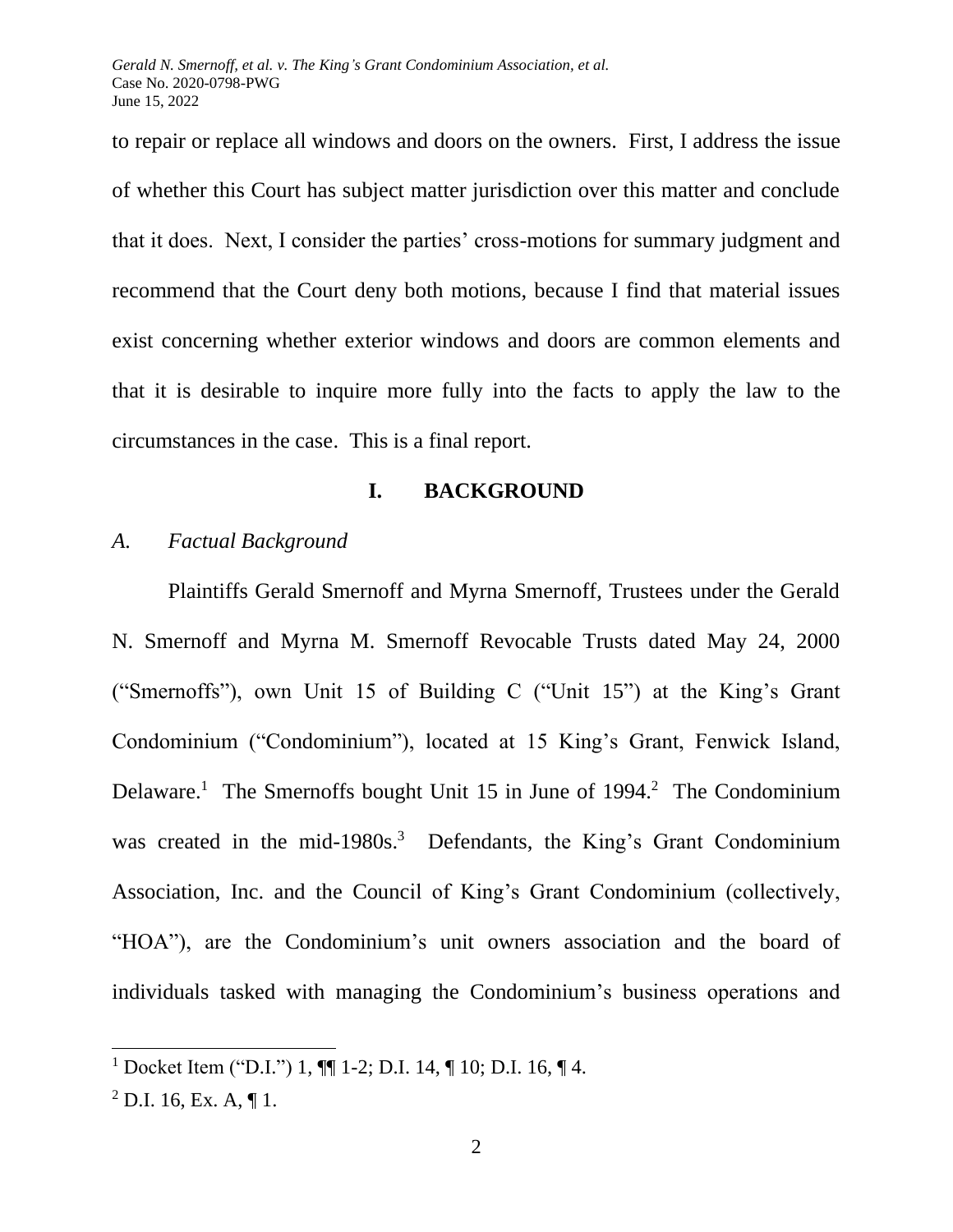affairs on behalf of the unit owners.<sup>4</sup> The Condominium's governing documents include the Code of Regulations for King's Grant Condominium Documents ("COR") and the Declaration of Condominium Submitting Real Property to Provisions of the Unit Property Act, 25 Del. C. Section 2201, *et seq.* King's Grant Condominium ("Declaration"), which incorporates the Declaration Plan for King's Grant Condominium ("Declaration Plan") (collectively, "Governing Documents").<sup>5</sup> The HOA operates under the Governing Documents, which specifically submit the Condominium to the Unit Property Act ("UPA"), 25 *Del. C.* §2201, *et seq*. 6

On November 14, 2014, George, Miles & Buhr, LLC performed a water test on the north entry door and glass wall of Unit 15 ("Window") and found, in a report dated January 28, 2015, that there was water leakage around the Window and recommended replacing the sealant around the Window.<sup>7</sup>

The Smernoffs requested that the HOA repair or replace the Window, asserting that it is a common element and the HOA's responsibility to repair under

<sup>3</sup> *Id.*, ¶ 5; D.I. 1, Ex. 1 [hereinafter "Decl."].

<sup>4</sup> D.I. 16, ¶ 1; *see also* D.I. 1, Ex. 3 [hereinafter "COR"], §3.2.

<sup>5</sup> *See* Decl., §§3.01(G), 4.07, 22.01; D.I. 1, Ex. 2; COR.

<sup>6</sup> D.I. 16, ¶ 1; Decl., §1.01; COR, §1.1.

<sup>&</sup>lt;sup>7</sup> D.I. 1, Ex. 4. The Report indicated that a "longer lasting solution would be to install sill plans beneath the base of each window, however that would involve the removal and reinstallation of each window." *Id.*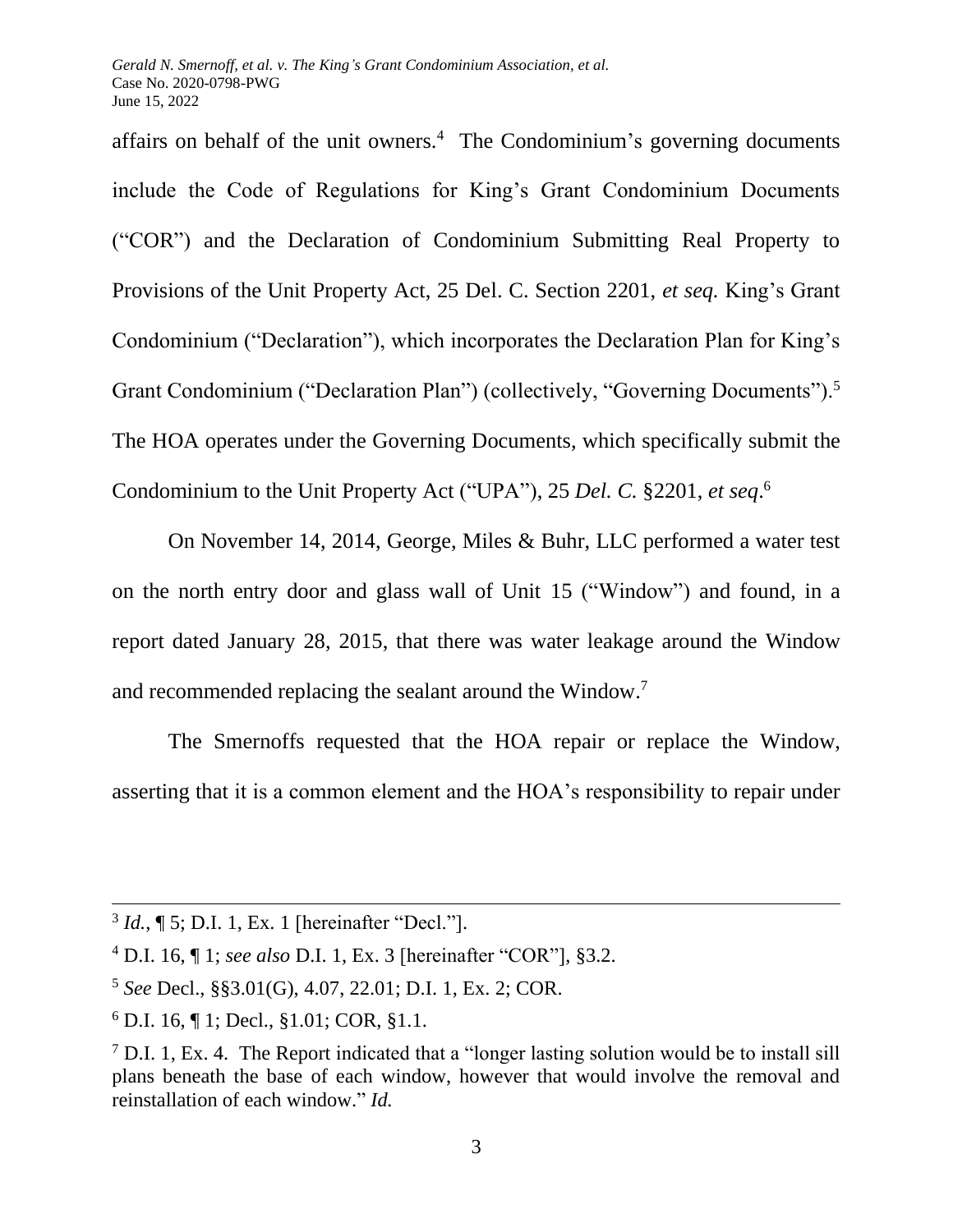the Governing Documents. 8 The HOA took the position that it is the Smernoffs' duty to repair or replace the Window under the Declaration.<sup>9</sup> This dispute escalated, and settlement efforts were unsuccessful.<sup>10</sup>

#### *B. Procedural Background*

The Smernoffs filed the Complaint on September 18, 2020, seeking specific performance of the HOA's duty to repair under the Governing Documents and a declaratory judgment establishing that the exterior windows, doors and walls of Unit 15 and all similar units within the Condominium are common elements under the Declaration and required to be repaired or replaced by the  $HOA$ <sup>11</sup>. The  $HOA$ answered on October 20, 2020, disputing that it was obligated to repair or replace the Window.<sup>12</sup>

On April 9, 2021, the Smernoffs moved for summary judgment ("Motion"), arguing that the Declaration unambiguously denotes exterior-facing windows and doors as common elements and they are entitled to judgment as a matter of law.<sup>13</sup> On May 10, 2021, the HOA opposed the Motion and filed a cross-motion for summary judgment ("Cross-Motion"), arguing that the Declaration was

- $^{9}$  D.I. 1, Ex. 5.
- <sup>10</sup> *See id*., Ex. 5.
- $^{11}$  D.I. 1.
- $12$  D.I. 7.

 $8$  D.I. 7, ¶ 14.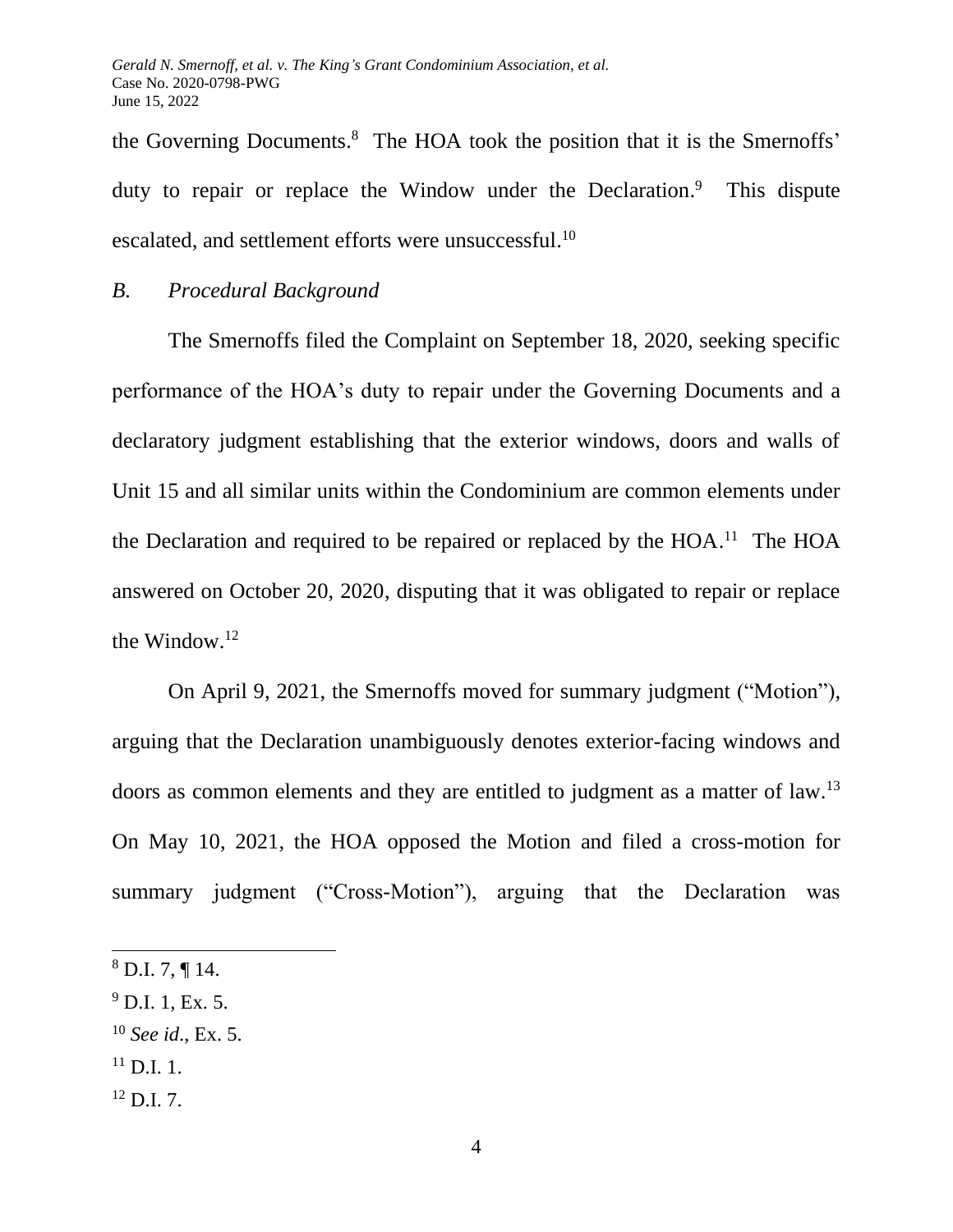unambiguous in favor of the HOA and it was entitled to judgment as a matter of law.<sup>14</sup> On May 25, 2021, the Smernoffs filed their Reply, opposing the Cross-Motion.<sup>15</sup>

On August 12, 2021, the Court raised *sua sponte* the issue of its subject matter jurisdiction, citing a similar dispute requesting specific performance against a homeowner's association.<sup>16</sup> On September 13, 2021, the parties submitted simultaneous statements on the issue of subject matter jurisdiction.<sup>17</sup> On September 28, 2021, the Smernoffs filed a statement of supplemental authority, citing recent legislative changes to the Delaware Uniform Common Interest Ownership Act ("DUCIOA"). 18

On January 2, 2022, I issued a draft master's report ("Draft Report"), in which I concluded, based upon a stipulation by the parties that the Window was a common element under the Declaration, that the HOA was responsible for the maintenance and replacement of the Window as a common expense.<sup>19</sup> Both parties

 $19$  D.I. 22.

 $^{13}$  D.I. 14.

 $^{14}$  D.I. 16.

 $^{15}$  D.I. 17.

<sup>16</sup> D.I. 18 (citing *Bennett v. Plantations E. Condo. Ass'n* [hereinafter "*Bennett*"], 2010 WL 3065228 (Del. Ch. July 22, 2010)).

<sup>17</sup> D.I. 19; D.I. 20.

 $^{18}$  D.I. 21.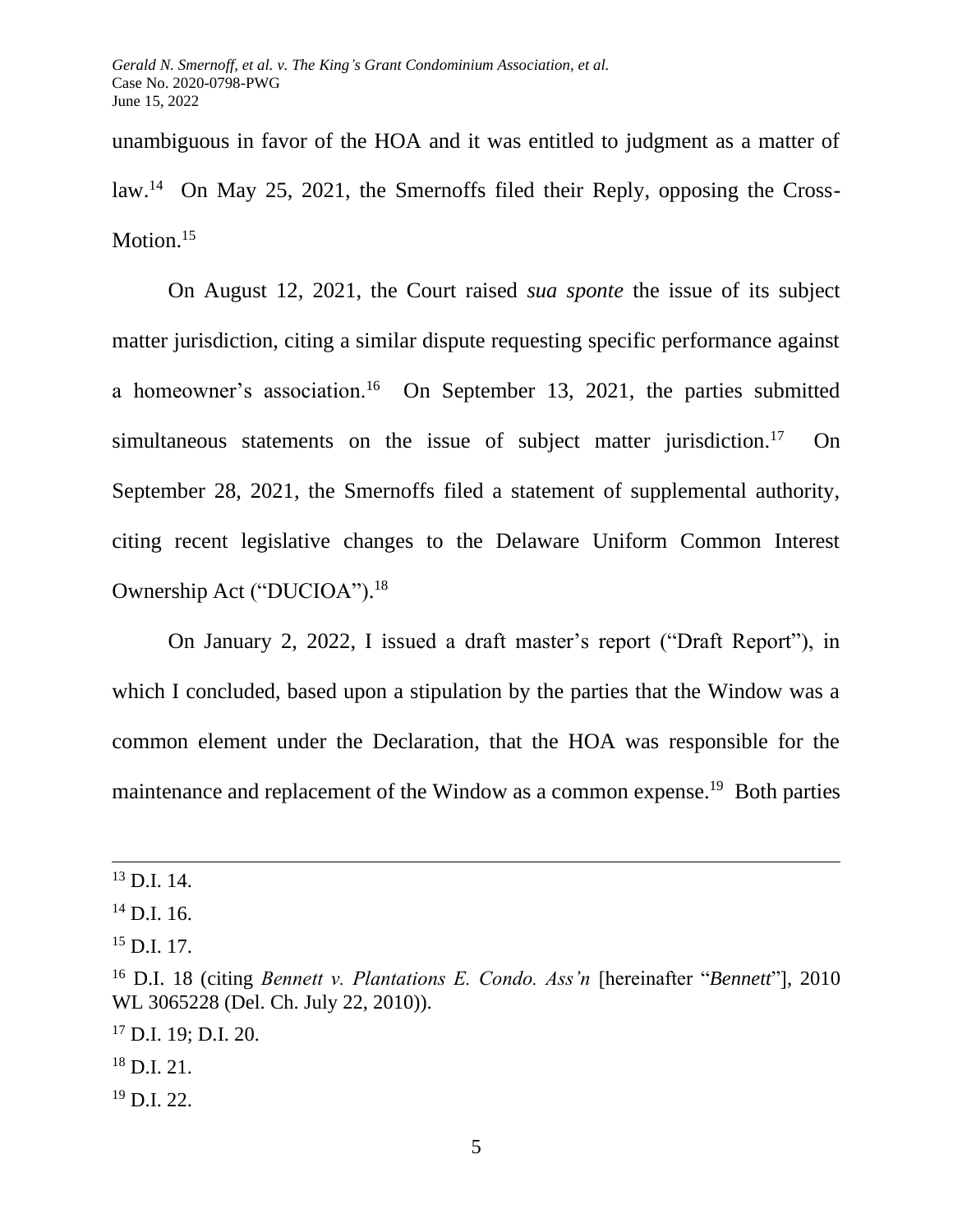filed exceptions to my Draft Report.<sup>20</sup> In their exceptions, the HOA argued that I improperly interpreted the Governing Documents to place the burden on the HOA to maintain and replace the Window and that the Declaration intended the unit owner to be responsible for exterior windows attached to their unit.<sup>21</sup> The Smernoffs asserted that the HOA should be required to replace the Window in the original architectural style, and asked that their request for attorneys' fees be considered at this juncture.<sup>22</sup>

## **II. ANALYSIS**

*A. This Court has Jurisdiction Over All Claims*<sup>23</sup>

The Court raised *sua sponte* the issue of subject matter jurisdiction, citing to *Bennett v. Plantations East Condominium Association* ("*Bennett*"), <sup>24</sup> in which the Court dismissed for lack of subject matter jurisdiction a dispute between a property owner and a homeowner's association regarding who should make repairs related to a water leak.<sup>25</sup>

<sup>20</sup> D.I. 23; D.I. 24.

 $21$  D.I. 28; D.I. 29.

 $22$  D.I. 27; D.I. 31.

 $23$  No exceptions were taken to this subject matter jurisdiction analysis in the draft report, and I adopt this analysis as my final report with minor changes.

<sup>24</sup> 2010 WL 3065228 (Del. Ch. July 22, 2010).

 $^{25}$  D.I. 18.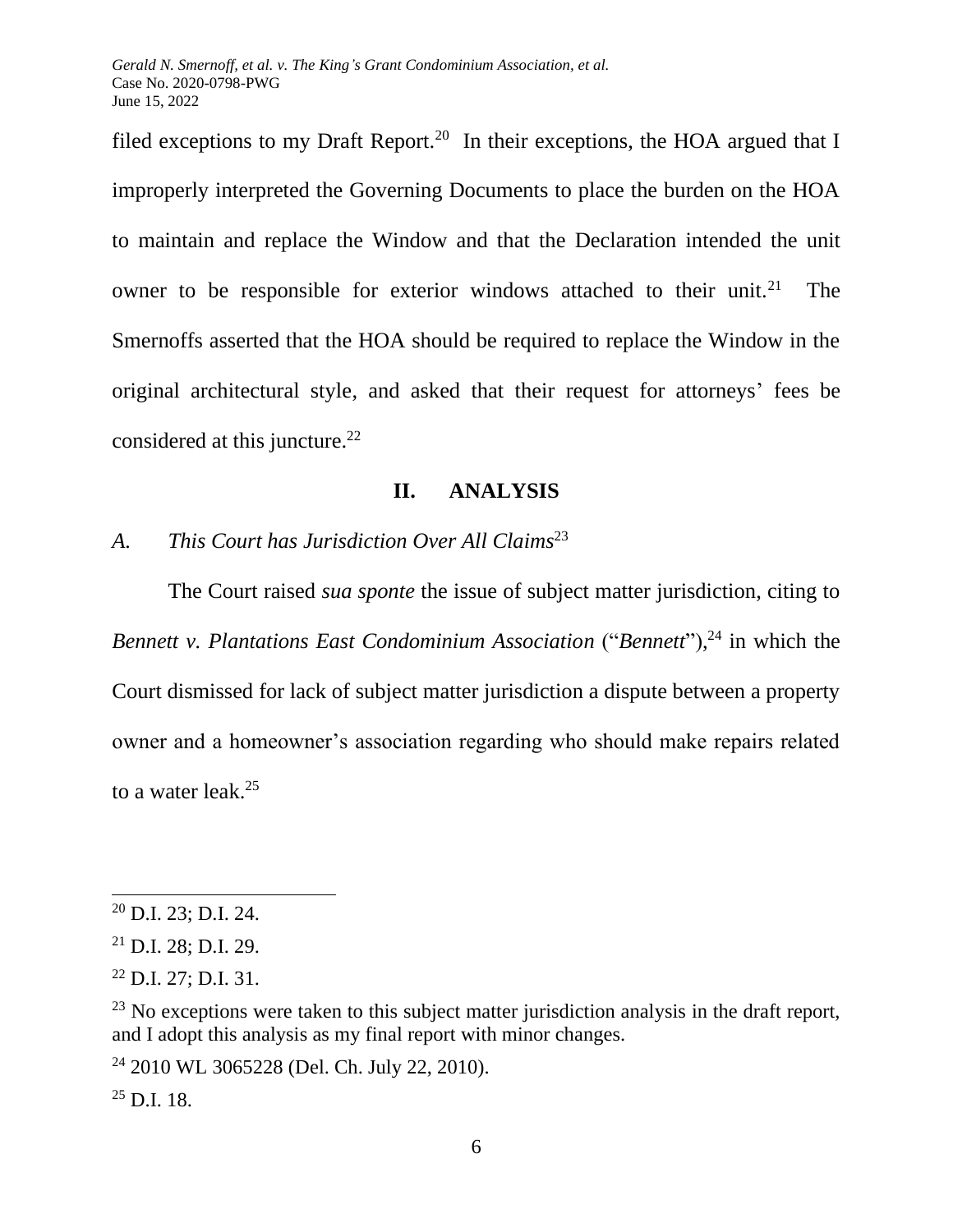"The Court has a duty to determine whether it has subject matter jurisdiction over a plaintiff's claims and can raise the issue *sua sponte*."<sup>26</sup> "The burden is on the plaintiff to prove subject matter jurisdiction exists."<sup>27</sup> "As Delaware's Constitutional court of equity, the Court of Chancery can acquire subject matter jurisdiction over a cause in only three ways, namely, if: (1) one or more of the plaintiff's claims for relief is equitable in character, (2) the plaintiff requests relief that is equitable in nature, or (3) subject matter jurisdiction is conferred by statute."<sup>28</sup> "In deciding whether or not equitable jurisdiction exists, the Court must look beyond the remedies nominally being sought, and focus upon the allegations of the complaint in light of what the plaintiff really seeks to gain by bringing his or her claim."<sup>29</sup> "The analysis requires a realistic assessment of the nature of the wrong alleged and the remedy available in order to determine whether a legal remedy is available or fully adequate."<sup>30</sup> Where the plaintiff has pled a traditional

<sup>26</sup> *Crown Castle Fiber LLC v. City of Wilmington*, 2021 WL 2838425, at \*3-4 (Del. Ch. July 8, 2021) (citations omitted); *see also* Ct. Ch. R. 12(h)(3); *Envo, Inc. v. Walters*, 2009 WL 5173807, at \*4 n. 10 (Del. Ch. Dec. 30, 2009), *aff'd*, 2013 WL 1283533 (Del. Mar. 28, 2013).

<sup>27</sup> *Sun Life Assurance Co. of Canada - U.S. Operations Hldgs., Inc. v. Grp. One Thousand One, LLC*, 206 A.3d 261, 265 (Del. Super. 2019).

<sup>28</sup> *Endowment Rsch. Grp., LLC v. Wildcat Venture Partners, LLC*, 2021 WL 841049, at \*6 (Del. Ch. Mar. 5, 2021) (internal quotation marks and citations omitted).

<sup>29</sup> *Candlewood Timber Grp., LLC v. Pan Am. Energy, LLC*, 859 A.2d 989, 997 (Del. 2004) (citations omitted).

<sup>30</sup> *Endowment Rsch. Grp., LLC*, 2021 WL 841049, at \*6 (internal quotation marks and citation omitted).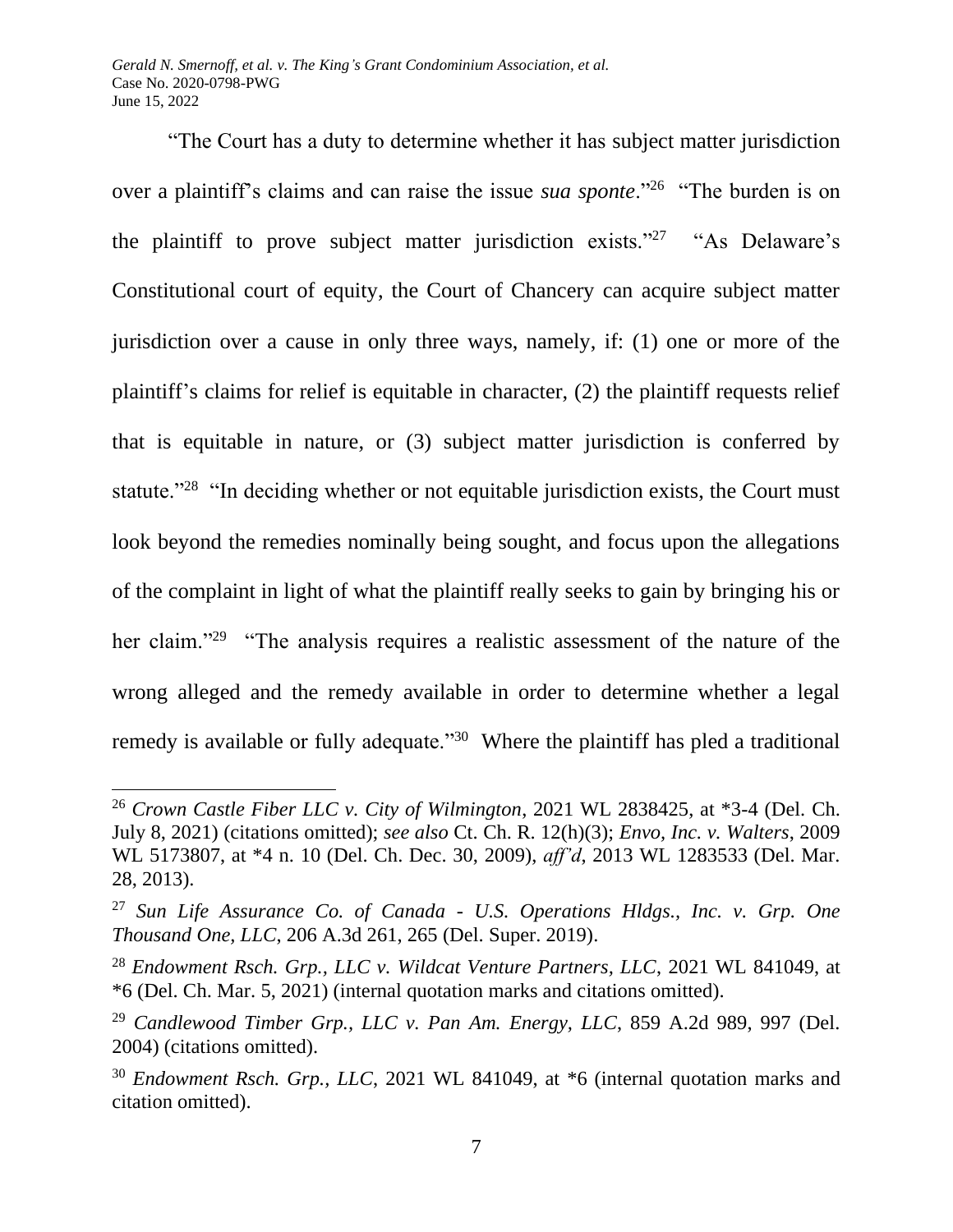basis for equitable jurisdiction, such as specific performance, equitable jurisdiction will be found "only if the complaint, objectively viewed, discloses a genuine need for such equitable relief."<sup>31</sup>

The Smernoffs argue that this Court has subject matter jurisdiction and that *Bennett* is distinguishable because the *Bennett* plaintiffs were primarily seeking money for property damage not involving a common element and did not raise specific performance as a possible remedy in its pleadings.<sup>32</sup> The Smernoffs further assert that their declaratory judgment claim involves the adjudication of rights that are cognizable in this Court.<sup>33</sup> The HOA contends that *Bennett* is on point.<sup>34</sup> It argues that, like the homeowner's association in *Bennett*, it has no "special expertise" that would make the Smernoffs entitled to specific performance and, if a breach is found, that damages will make the Smernoffs whole.<sup>35</sup> The HOA acknowledges that the declaratory judgment claim may fall within this

<sup>31</sup> *Candlewood Timber Grp., LLC*, 859 A.2d at 997; *see also Crown Castle Fiber LLC*, 2021 WL 2838425, at \*4; *Athene Life & Annuity*, 2019 WL 3451376, \*4 (Del. Ch. July 31, 2019).

<sup>32</sup> D.I. 19, at 2-3 (citing *Bennett*, 2010 WL 3065228, at \*2 (Del. Ch. July 22, 2010)).

<sup>&</sup>lt;sup>33</sup> *Id.*, at 5. The Smernoffs also argue that this Court has jurisdiction based on the HOA's breach of its fiduciary duty to repair or replace the Window. *Id*., at 7-9. Because I find that subject matter jurisdiction exists on other grounds, I do not address that argument.

 $34$  D.I. 20, at 1-2.

<sup>35</sup> *Id*., at 2.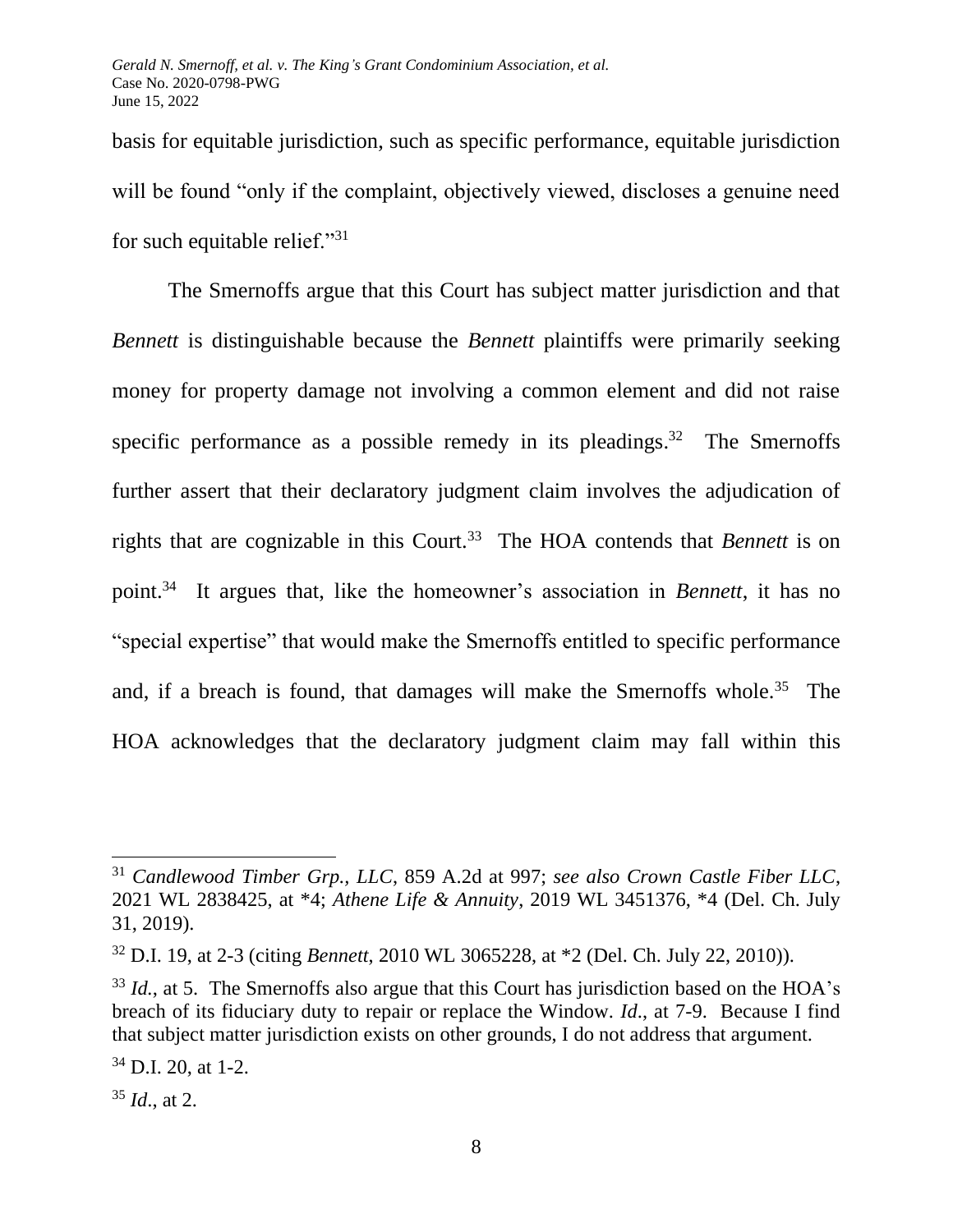Court's jurisdiction, but alleges there is no pending controversy related to the declaratory judgment claim.<sup>36</sup>

I find this Court has subject matter jurisdiction over these claims. The Smernoffs seek specific performance, an equitable remedy, based on the HOA's alleged duty to repair the Window. <sup>37</sup> Although the *Bennett* Court dismissed a similar claim based upon a duty to repair found in deed restrictions, the *Bennett* plaintiffs did not plead equitable relief.<sup>38</sup> Instead, they sought monetary damages and only argued the possibility of specific performance in summary judgment briefs.<sup>39</sup> Here, the Smernoffs' specific performance claim, unlike in *Bennett*, <sup>40</sup> is not merely a façade to confer equitable jurisdiction, and falls within this Court's subject matter jurisdiction.

Additionally, the declaratory judgment claim provides a basis for this Court's jurisdiction. "[D]eclaratory judgment actions involving the validity, applicability, and interpretation of land use restrictions are normally cognizable in

<sup>36</sup> *Id*., at 3-4 (citation omitted).

 $37$  D.I. 1, **[[**] 31-39.

<sup>38</sup> *Bennett*, 2010 WL 3065228, at \*2 (Del. Ch. July 22, 2010)).

<sup>39</sup> *Id*.

<sup>&</sup>lt;sup>40</sup> *Id.*, 2010 WL 3065228, at  $*2$  ("Therefore, the [plaintiffs'] suggestion at oral argument that specific performance is available as a jurisdictional 'hook' is unpersuasive.").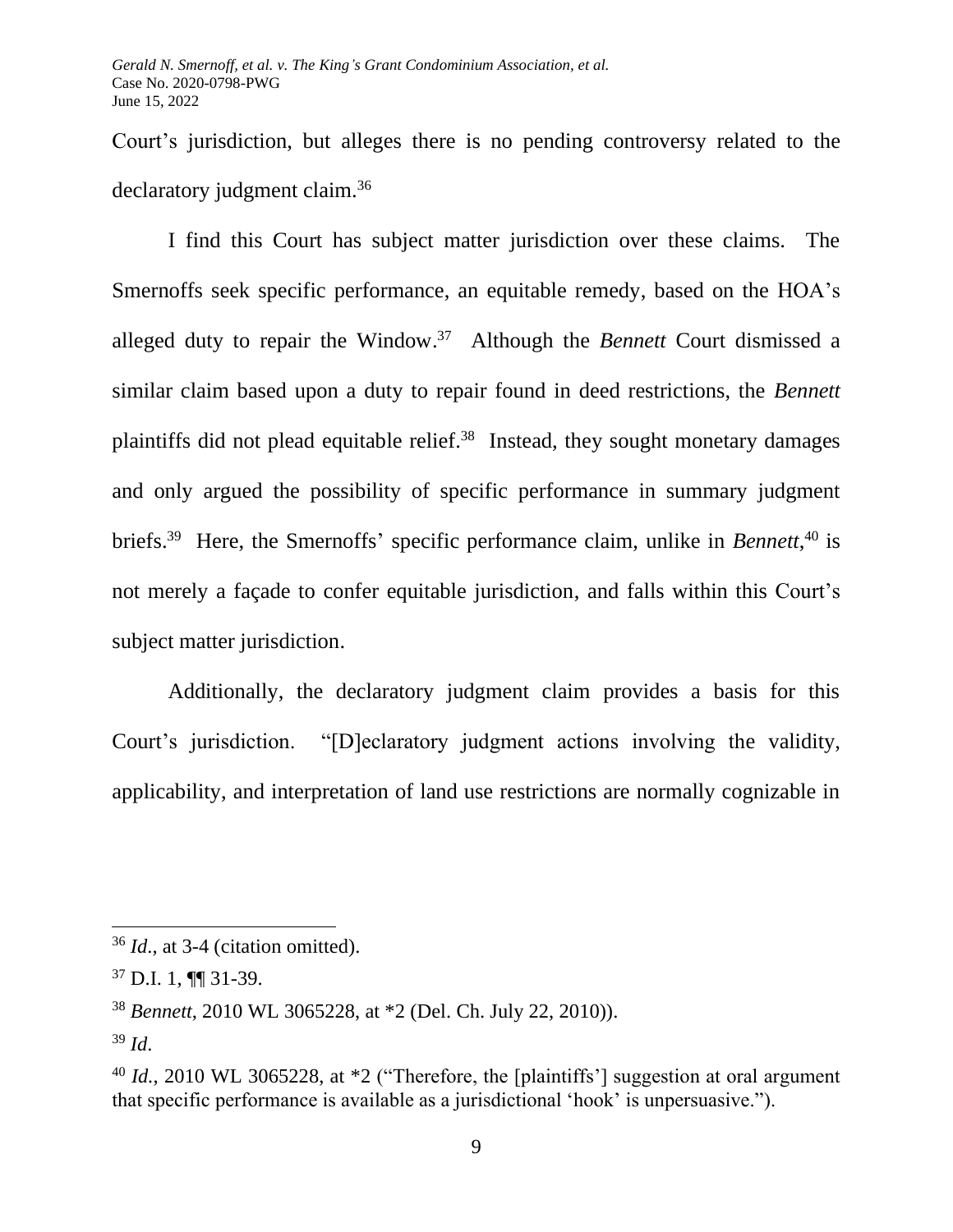this Court."<sup>41</sup> This action seeks an interpretation of the Governing Documents, and is cognizable in this Court. The HOA, though, argues that there is no real controversy because it has admitted that the exterior windows, doors, and walls of all units in the Condominium are common elements.<sup>42</sup> For an actual controversy to exist, four elements must be satisfied:

(1) It must be a controversy involving the rights or other legal relations of the party seeking declaratory relief; (2) it must be a controversy in which the claim of right or other legal interest is asserted against one who has an interest in contesting the claim; (3) the controversy must be between parties whose interests are real and adverse; (4) the issue involved in the controversy must be ripe for judicial determination.<sup>43</sup>

The first and second prongs are satisfied because the declaratory judgment claim here seeks an interpretation of the Governing Documents, to which the Smernoffs and the HOA are bound.<sup>44</sup> The third prong is met because the Smernoffs and the HOA have taken adverse positions whether the duty to repair common elements contained within the Governing Documents applies to the Window and what that

<sup>44</sup> D.I. 1, ¶¶ 41-47.

<sup>41</sup> *Heathergreen Commons Condo. Ass'n v. Paul*, 503 A.2d 636, 645 (Del. Ch. 1985); *see also Capano v. Draper Subdivision Ass'n, Inc.*, 2019 WL 3938704, at \*9 n. 113 (Del. Ch. Aug. 20, 2019).

 $42$  D.I. 20, at 4.

<sup>43</sup> *XI Specialty Ins. Co. v. WMI Liquidating Tr.*, 93 A.3d 1208, 1217 (Del. 2014) (citation omitted).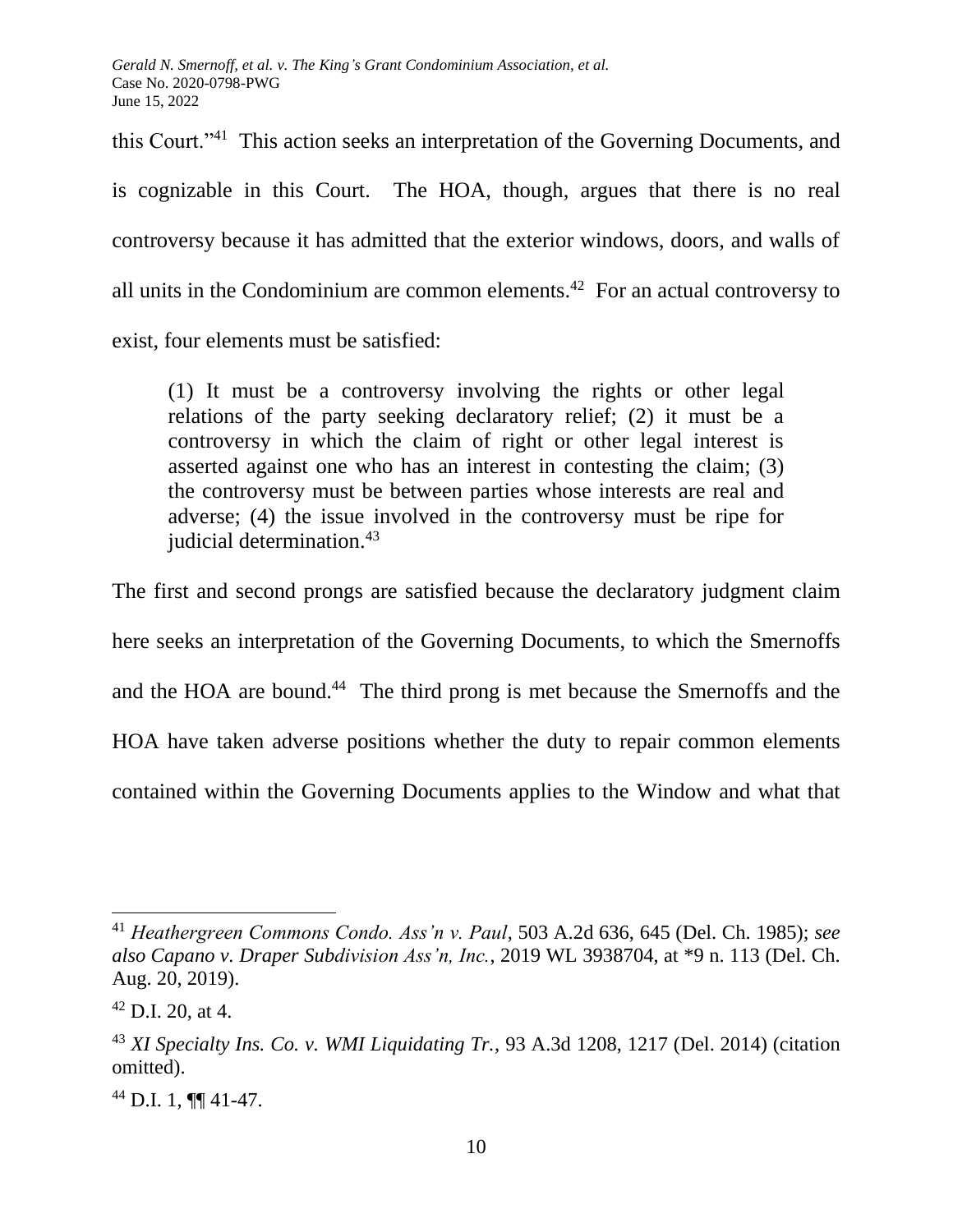duty entails.<sup>45</sup> The final prong of this analysis is satisfied because there is also a claim of a breach of that duty, $46$  making this controversy more than "advisory or hypothetical."<sup>47</sup> Thus, the declaratory judgment claim falls within this Court's subject matter jurisdiction.

## *B. The Parties' Cross-Motions for Summary Judgment are Denied*

## 1. Standard of Review

Under Court of Chancery Rule 56, the Court may grant a motion for summary judgment when "the moving party demonstrates the absence of issues of material fact and that it is entitled to a judgment as a matter of law."<sup>48</sup> The moving party bears the burden of demonstrating that no material issues of fact are in dispute and that it is entitled to judgment as a matter of law.<sup>49</sup> Evidence must be

<sup>45</sup> *Compare* D.I. 16, ¶¶ 22-32 (HOA's position that the language in §11.03(e) of the Declaration requires that the Smernoffs are responsible for their own window and door repairs even if those windows and doors are common elements) *with* D.I. 14, ¶¶ 33-38 (Smernoffs' position that the Window is a common element and the HOA is bound to repair and/or replace common elements).

<sup>46</sup> D.I. 1, ¶¶ 31-39.

<sup>47</sup> *XI Specialty Ins. Co.*, 93 A.3d at 1217 (citation omitted); *see also Stroud v. Milliken Enterprises, Inc.*, 552 A.2d 476, 480 (Del. 1989).

<sup>48</sup> *Wagamon v. Dolan*, 2012 WL 1388847, at \*2 (Del. Ch. Apr. 20, 2012); *see also Cincinnati Bell Cellular Sys. Co. v. Ameritech Mobile Phone Serv. of Cincinnati, Inc.*, 1996 WL 506906, at \*2 (Del. Ch. Sept. 3, 1996), *aff'd* 692 A.2d 411 (Del. 1997).

<sup>49</sup> *Wagamon*, 2012 WL 1388847, at \*2; *Ludeen v. Pricewaterhousecoopers, LLC*, 2006 WL 2559855, at \*2 (Del. Super. Aug. 31, 2006).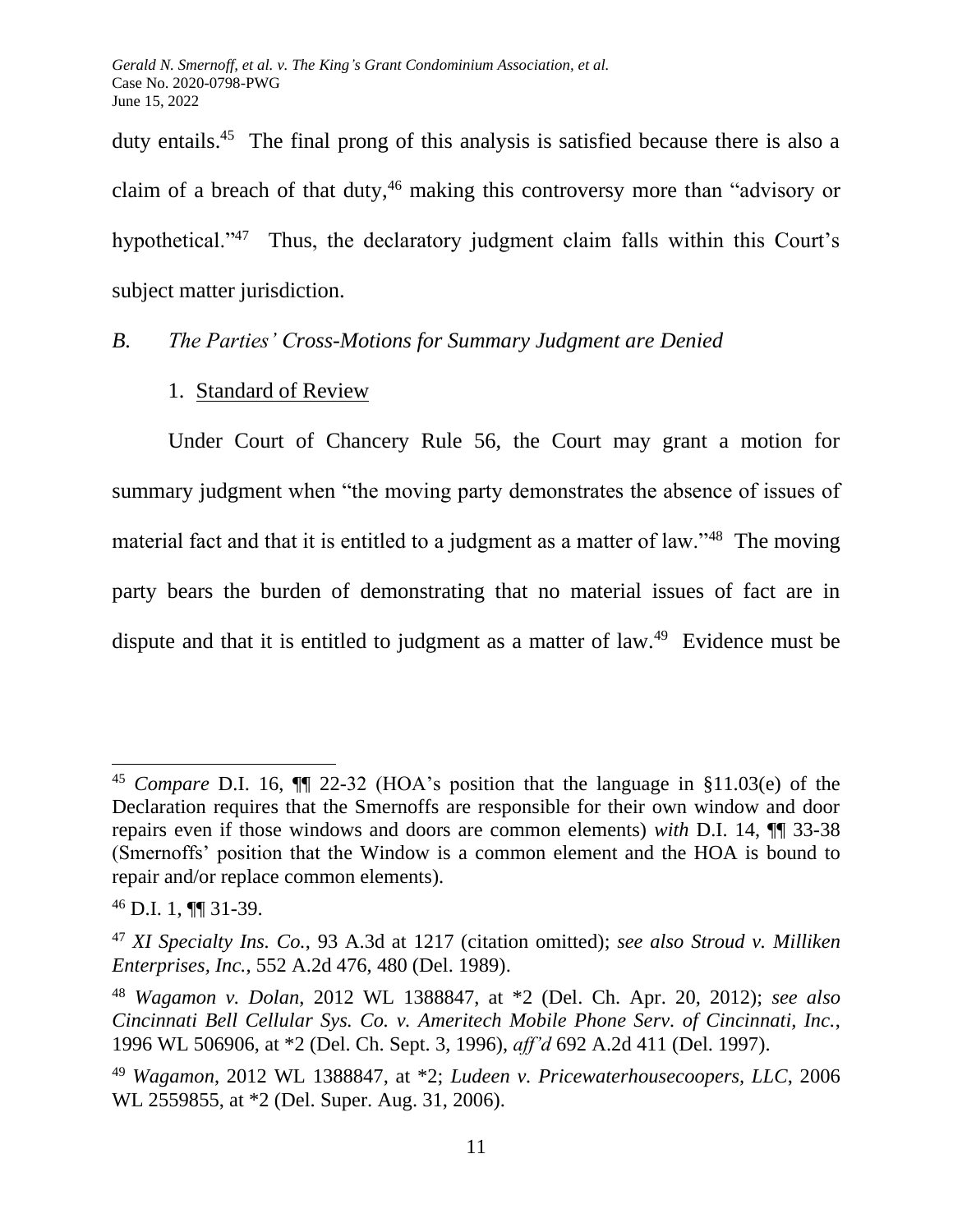viewed "in the light most favorable to the non-moving party."<sup>50</sup> Summary judgment may not be granted when material issues of fact exist or if the Court determines that it "seems desirable to inquire more thoroughly into the facts in order to clarify the application of law to the circumstances."<sup>51</sup> When the Court is presented with cross-motions for summary judgment, the Court may "deem the motions to be the equivalent of a stipulation for decision."<sup>52</sup>

#### 2. Contentions

The Smernoffs argue that there is no material factual dispute and they are entitled to judgment as a matter of law because the HOA has admitted that exterior windows, doors and walls are common elements, and the Governing Documents and the UPA compel the HOA to maintain, repair and replace common elements.<sup>53</sup>

The HOA responds that Section 11.03(e) of the Declaration controls and requires unit owners to repair, replace, and maintain "windows and door [sic] in such unit." 54 It asserts that, in the Condominium's history, there has been a consistent understanding that Section 11.03(e) of the Declaration required unit owners to

<sup>50</sup> *Williams v. Geier*, 671 A.2d 1368, 1375-76 (Del. 1996) (citing *Bershad v. Curtiss-Wright Corp.*, 535 A.2d 8401, 844 (Del. 1987)).

<sup>51</sup> *Id.*, at 1388-89; *see also Ebersole v. Lowengrub,* 180 A.2d 467, 470 (Del. 1962); *In re Estate of Turner*, 2004 WL 74473, at \*4 (Del. Ch. Jan. 9, 2004) (citation omitted).

 $52$  Ct. Ch. R. 56(h).

<sup>53</sup> D.I, 14, ¶¶ 29-38; *see also* D.I. 17, ¶¶ 12-14.

<sup>54</sup> D.I. 16, ¶¶ 26-32.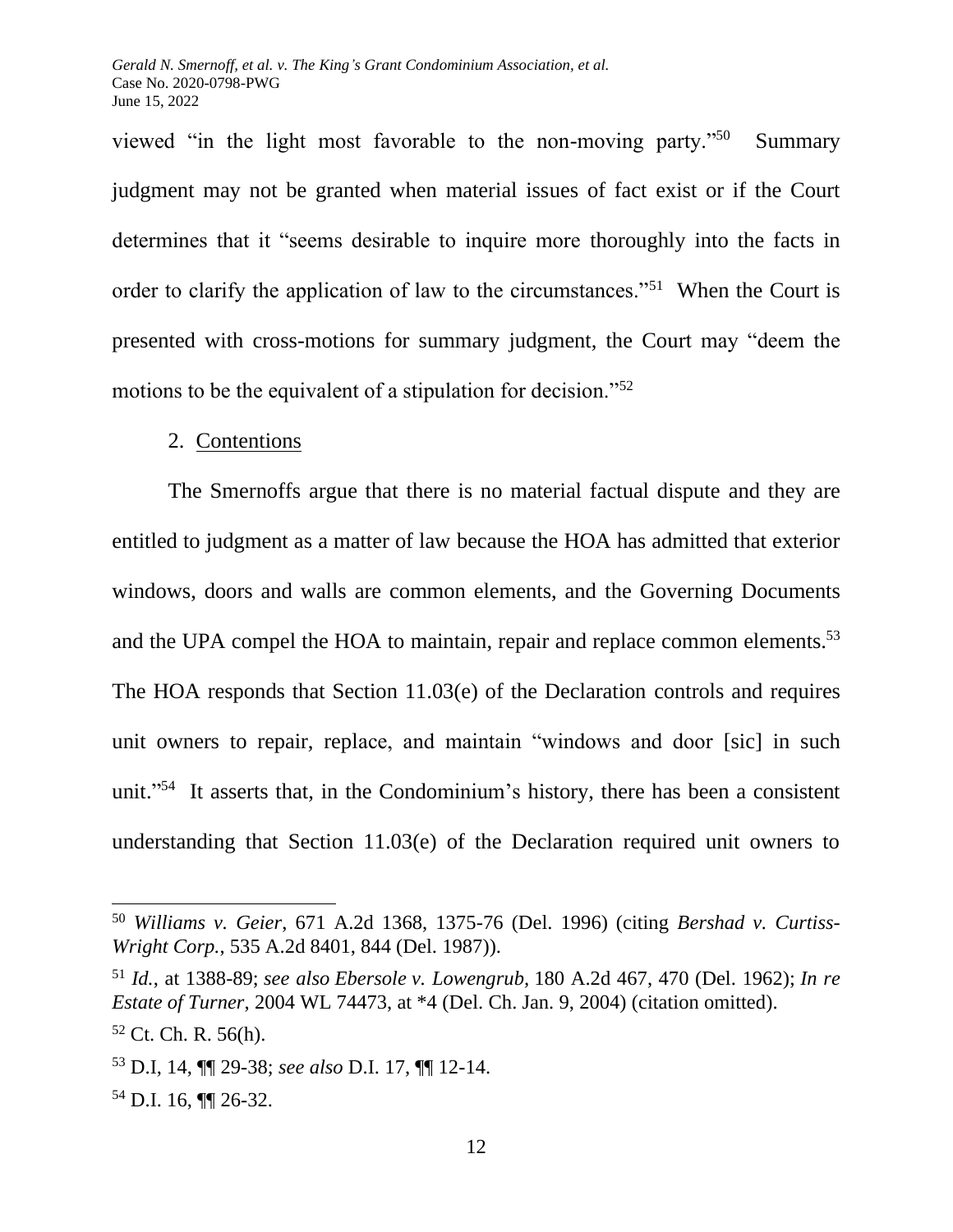repair, replace, and maintain the exterior windows and doors of their respective units.<sup>55</sup> The HOA further argues that the Delaware Supreme Court's decision in *Council of Dorset Condominium Apartments v. Gordon* ("*Dorset*"),<sup>56</sup> is controlling based on that Court's conclusion that similar language made individual unit owners responsible for repairing, replacing, and maintaining exterior doors and windows.<sup>57</sup> In reply, the Smernoffs contend that *Dorset* is not on point because, in that dispute, the exterior windows were not common elements under that condominium's declaration.<sup>58</sup>

# 3. Applicability of the Unit Property Act

I begin the analysis with the UPA.<sup>59</sup> The UPA has been described as "generally an enabling statute, allowing the allocation of rights and obligations within the condominium community."<sup>60</sup> Its provisions must be followed by a property submitted under it, like the Condominium, since the UPA "establishes the

<sup>55</sup> *Id*., ¶ 22; *see also* D.I. 7, at 22.

<sup>56</sup> 801 A.2d 1 (Del. 2002).

<sup>57</sup> D.I. 16, ¶¶ 19-21.

<sup>58</sup> D.I. 17, ¶ 12.

<sup>59</sup> *See Goss v. Coffee Run Condo. Council*, 2003 WL 21085388, at \*9 (Del. Ch. Apr. 30, 2003) (citing *Council of Unit Owners of Pilot Point Condo. v. Realty Growth Investors*, 436 A.2d 1268, 1278 (Del. Ch. 1981), *aff'd in part*, 453 A.2d 450 (Del. 1982)).

<sup>60</sup> *Id*., at \*8.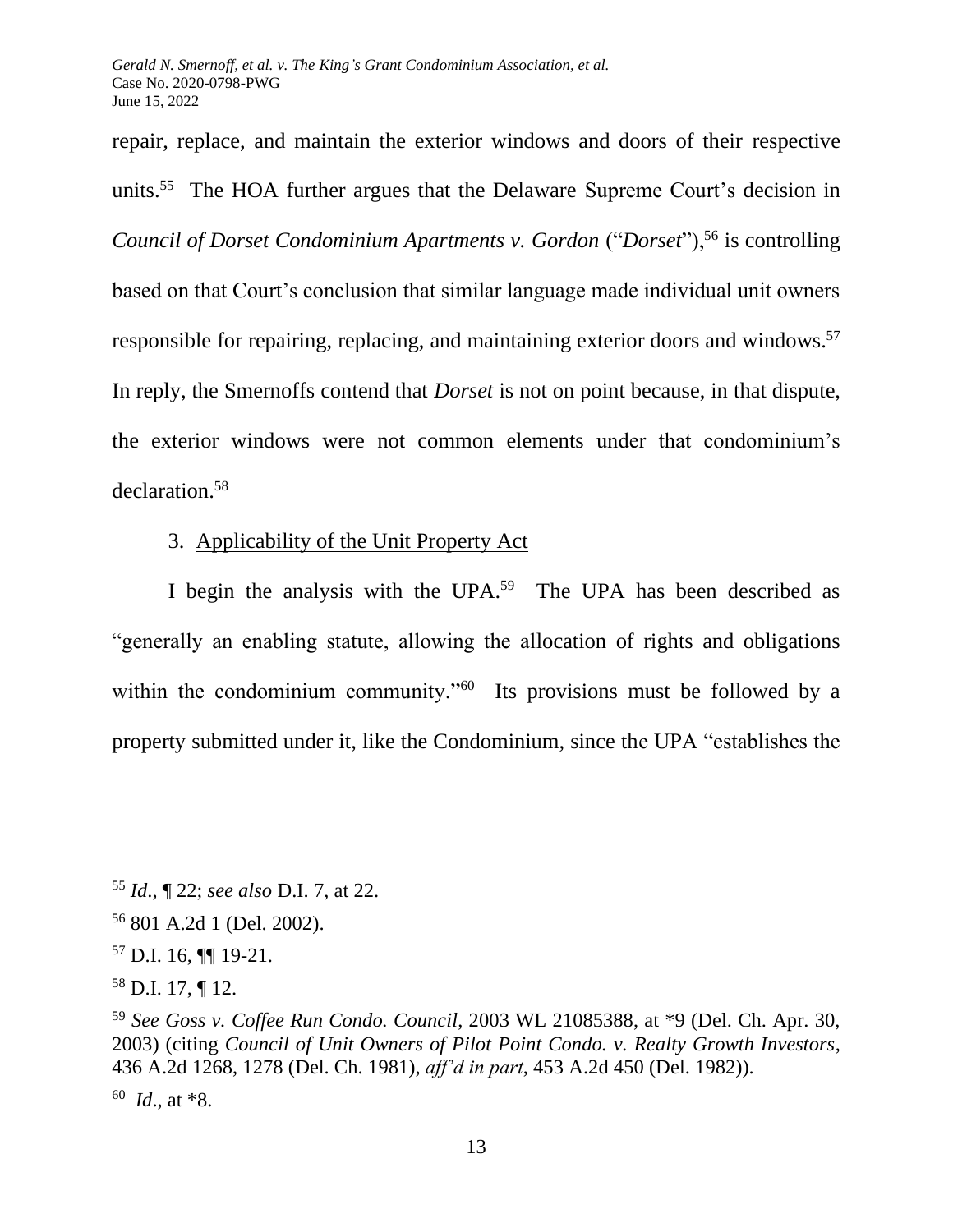rights and interests that govern th[ose] propert[ies]."<sup>61</sup> The UPA defines a "Common Expense" to include "[e]xpenses of administration, maintenance, repair and replacement of the common elements."<sup>62</sup> The UPA further places the burden of "[t]he maintenance, repair and replacement of the common elements" on the  $HOA.<sup>63</sup>$ First, I consider whether the Window is a common element.<sup>64</sup> Section

<sup>62</sup> 25 *Del. C.* §2202(4)(a).

<sup>63</sup> 25 *Del. C.* §2211(1).

<sup>61</sup> *Id*., at \*9 n. 42 (quoting *Council of Unit Owners of Pilot Point Condo.*, 436 A.2d at 1278); *see also* Decl. §1.01; COR, §1.1 (submitting the Condominium under the UPA); id., §15.06 ("This Code of Regulations shall, to all reasonable extent be deemed to be consistent with and supplementary to the provisions of the [Unit Property] Act."). I consider briefly whether the UPA or DUCIOA controls for the Condominium. The Condominium is a pre-existing community under DUCOIA, since it was submitted to the UPA in 1985. *See* Decl.; 25 *Del. C.* §81-116. And, recent amendments to DUCOIA make clear that for all pre-existing communities, "existing provisions of those declarations, bylaws, codes of regulations, declaration plans, plats or plans … not in conflict with the UPA (Chapter 22 of this title), shall be controlling in the event of any express conflict between those existing provisions (as duly amended) and the provisions of this chapter." 25 *Del. C.* §81-119. So, this matter is properly considered under the UPA and not DUCOIA.

 $64$  In my Draft Report, I relied upon the parties' apparent stipulation that the Window was a common element in concluding that, as a common element, the maintenance and replacement of the Window was the HOA's responsibility and a common expense under the UPA. *See* D.I. 22, at 14-20; *see also* D.I. 1, ¶14; D.I. 14, ¶ 30; D.I. 16, ¶¶ 10, 23; D.I. 20, at 4. Upon further review, although the parties apparently stipulated that the Window was a common element, I find that I need not accept this as a judicial admission because it is a legal conclusion. "Voluntary and knowing concessions of fact made by a party during judicial proceedings …. are termed 'judicial admissions.'" *Merritt v. United Parcel Serv.*, 956 A.2d 1196, 1201 (Del. 2008); *see also Cox Commc'ns, Inc. v. T-Mobile US, Inc.*, 2022 WL 619700, at \*10 (Del. Mar. 3, 2022), *reargument denied* (Mar. 22, 2022) ("[The judicial admission] doctrine does not apply to admitted legal conclusions."). But, "[w]hen counsel speaks of legal principles he makes no judicial admission which would prevent the court from applying the facts disclosed by proof." *Blinder, Robinson & Co. v. Burton*, 552 A.2d 466, 474 (Del. 1989) (cleaned up); *see also BE & K Eng'g Co.,*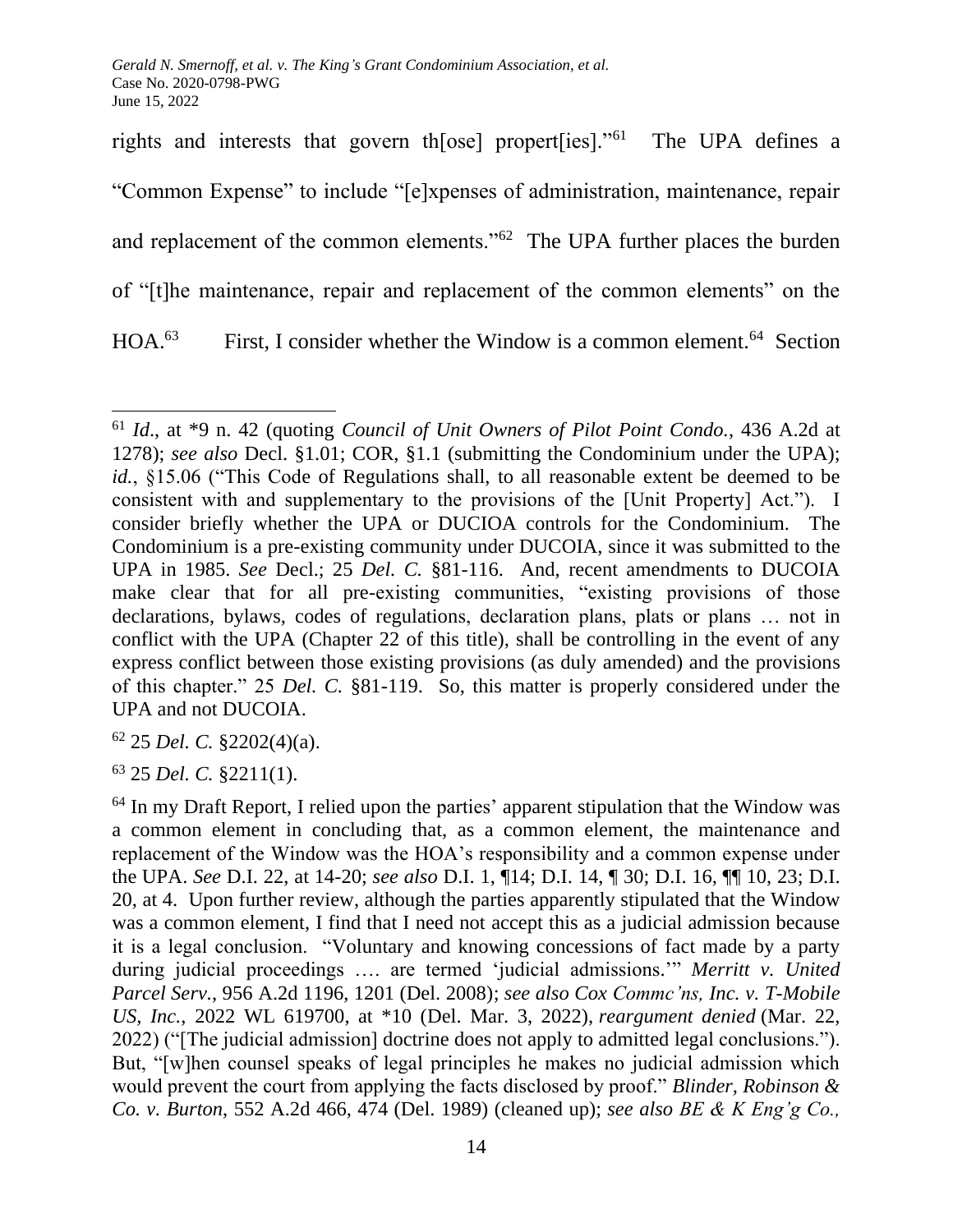2202(3) of the UPA does not clearly specify whether the Window is a common element.<sup>65</sup> To determine whether the Window falls "within the category of common elements or [is] otherwise covered as a common expense, [the Court] must look to the language of the [Governing Documents]."<sup>66</sup> When analyzing the Governing Documents, I apply the principles of contract interpretation to ascertain the parties' intent.<sup>67</sup> "The proper construction of [a contract] ... is purely a question of law, as is the proper interpretation of specific contractual language."<sup>68</sup> Contracts are read "as a whole …, so as not to render any part of the contract mere

<sup>65</sup> 25 *Del. C.* §2202(3).

<sup>66</sup> 801 A.2d 1, 5 (Del. 2002).

*LLC v. RockTenn CP, LLC*, 2014 WL 186835, at \*7 (Del. Ch. Jan. 15, 2014), *aff'd*, 103 A.3d 512 (Del. 2014) (Mem.). Here, the issue of whether the Window is a common element under the Governing Documents is a matter of contract interpretation and a question of law. *OSI Sys., Inc. v. Interumentarium Corp.*, 892 A.2d 1086, 1090 (Del. Ch. 2006) ("Under Delaware law, the proper interpretation of language in a contract, while analytically a question of fact, is treated as a question of law.") (cleaned up). Therefore, the Court may reject the parties' apparent stipulation that the Window is a common element and conduct a contract interpretation analysis. *See Lillis v. AT&T Corp.*, 896 A.2d 871, 877 n. 10 (Del. Ch. 2005).

<sup>67</sup> *See Goss v. Coffee Run Condo. Council*, 2003 WL 21085388, at \*7 (Del. Ch. Apr. 30, 2003); *see also Lorillard Tobacco Co. v. Am. Legacy Found.*, 903 A.2d 728, 739 (Del. 2006) ("When interpreting a contract, the role of a court is to effectuate the parties' intent.").

<sup>68</sup> *Wenske v. Blue Bell Creameries, Inc.*, 2018 WL 3337531, at \*10 (Del. Ch. July 6, 2018) (internal quotation marks and citations omitted) (ellipses in original), *reh'g denied,* 2018 WL 5994971 (Del. Ch. Nov. 13, 2018).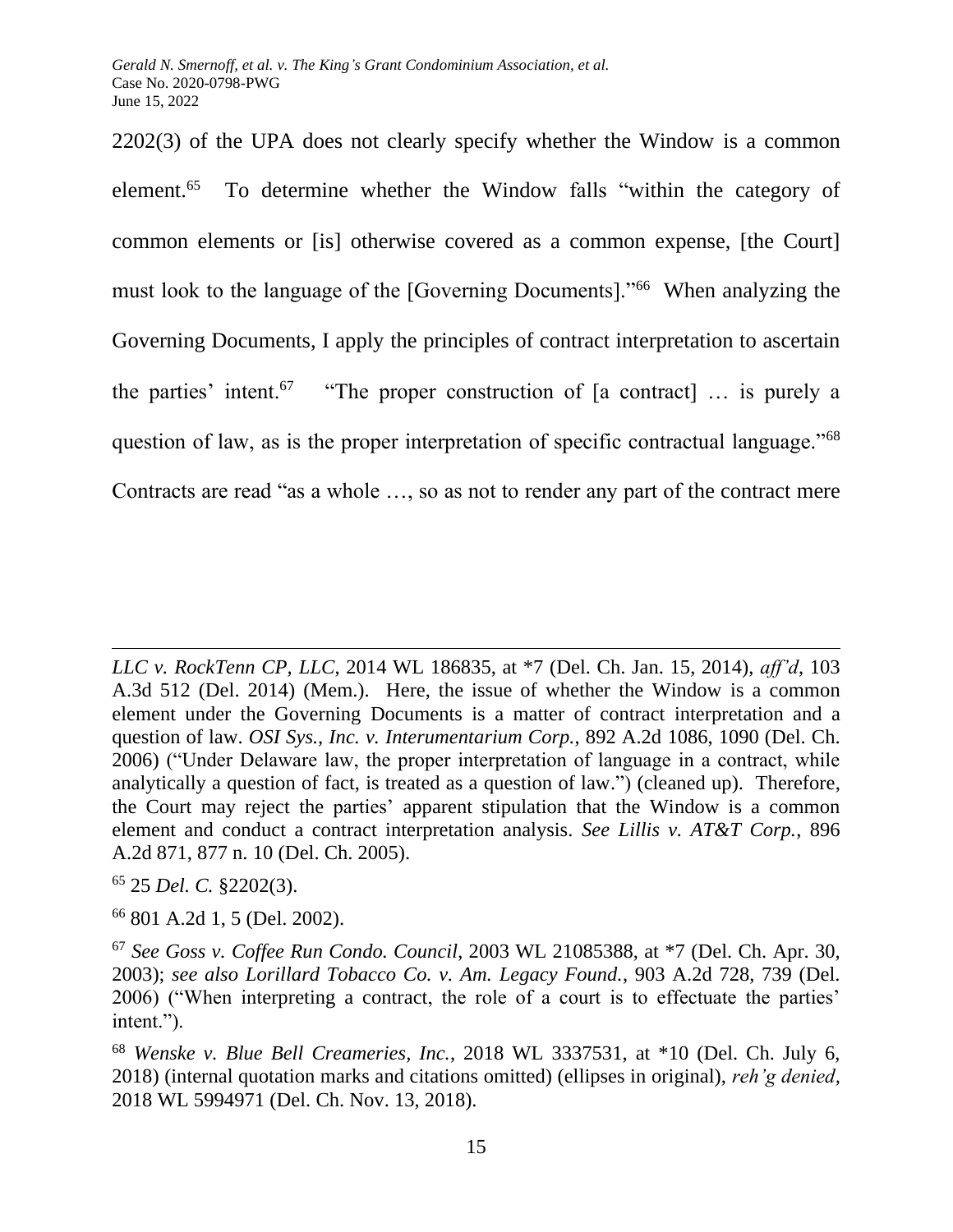surplusage" or to "render a provision or term 'meaningless or illusory."<sup>69</sup> The Court "ascribes to the words their common or ordinary meaning, and interprets them as would an objectively reasonable third-party observer."<sup>70</sup> And, "a court is precluded from resorting to extrinsic evidence to interpret contractual language which is plain and clear on its face." $71$ 

The Declaration defines what is a common element and what is part of an

individual unit.<sup>72</sup> The Declaration defines the "Unit" as:

The vertical boundaries of each unit are that the lowermost elevation is the top surface of the lowermost subfloor and the uppermost elevation is the interior side of the roof ridge at the highest point of the roof. The highest point of the unit is the lower surface of the highest roof rafters or trusses. The horizontal boundaries of each unit as to depth and width are the space between the interior face of the wall studs.<sup>73</sup>

"Common Elements shall consist of all portions of the Property except the Units,"

including structures and installations "outside of the unit boundaries.<sup>74</sup> However,

Section 11.03(e) of the Declaration places the responsibility on the unit owner "to

<sup>69</sup> *Osborn ex rel. Osborn v. Kemp*, 991 A.2d 1153, 1159 (Del. 2010) (internal quotation marks and citations omitted); *see also Ray Beyond Corp. v. Trimaran Fund Mgmt., LLC*, 2019 WL 366614, at \*5 n. 62 (Del. Ch. Jan. 29, 2019).

<sup>70</sup> *Lawhon v. Winding Ridge Homeowners Ass'n, Inc.,* 2008 WL 5459246, at \*6 (Del. Ch. Dec. 31, 2008) (internal quotation marks and citations omitted).

<sup>71</sup> *Goss*, 2003 WL 21085388, at \*7 (citation omitted).

<sup>72</sup> *See also* 25 *Del. C.* §2219(5).

 $73$  Decl.,  $$3.01(O)$ .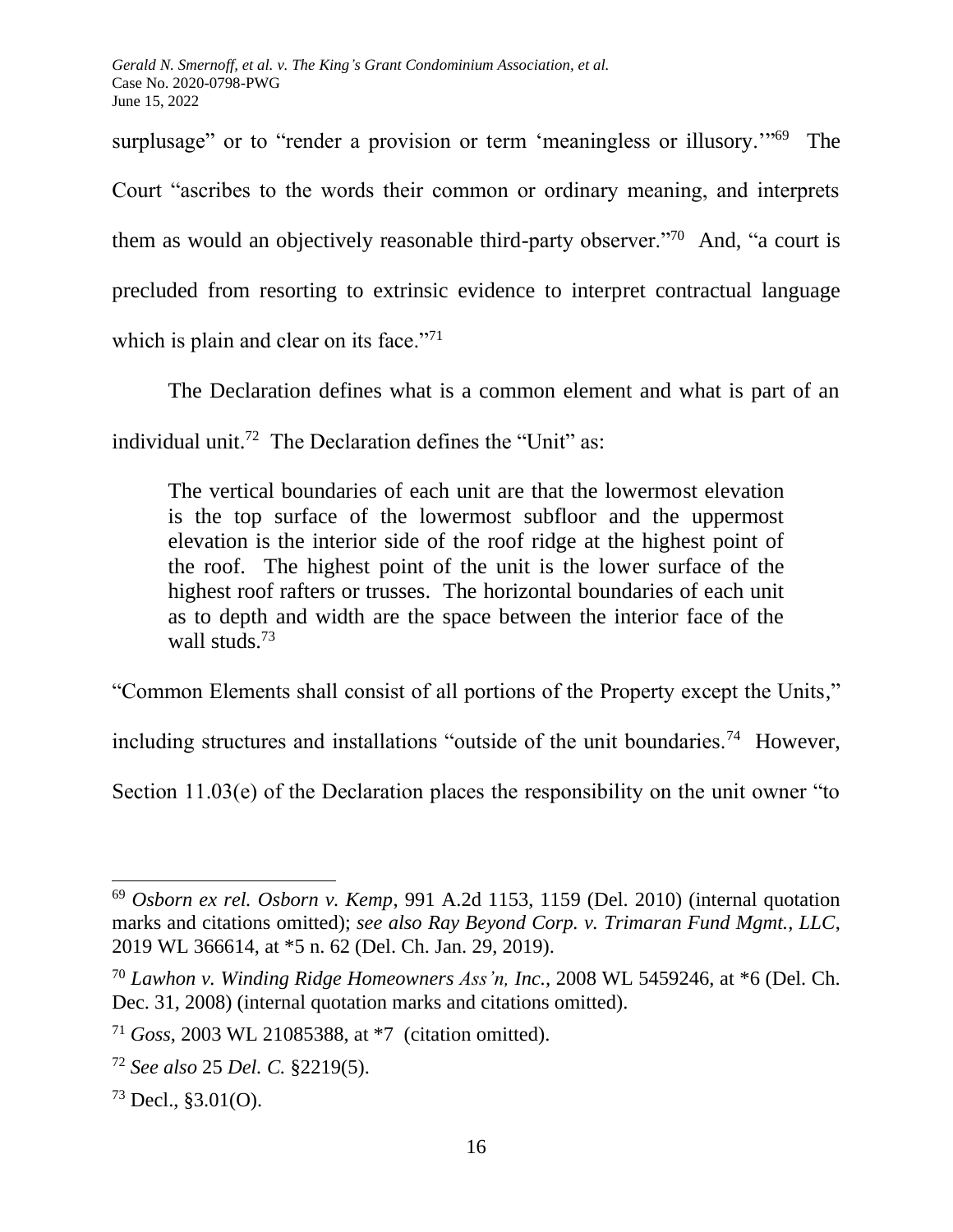maintain, repair, and replace ... all non-load bearing interior walls, floors and partitions and windows and door in such unit."<sup>75</sup>

Based on the summary judgment record, a question remains whether the Window falls within the Declaration's definition of "Unit."<sup>76</sup> Further, I find there is ambiguity whether the Window is a common element, since the Governing Documents can be interpreted as showing that windows are a common element or, in the alternative, as evidencing an intent that windows attached to a unit be treated as part of the unit and not as part of the common elements.<sup>77</sup> The Declaration gives unit owners' responsibility for maintaining and repairing "windows ... in such unit."<sup>78</sup> If the windows in a unit are common elements, then the phrase "in such unit" is potentially rendered meaningless because the Declaration defines "common element" and "unit" as exclusive of the other.<sup>79</sup> Because I find that material issues exist concerning whether the Window is a common element and it is desirable for the Court to inquire more fully into the facts to clarify how to apply

<sup>78</sup> Decl., §11.03(e).

<sup>&</sup>lt;sup>74</sup> Decl.,  $§4.05(I)$ . The Declaration also lists various features that fall within this definition "[w]ithout limited the generality" of the definition. *Id*.

<sup>75</sup> Decl., §11.03(e).

<sup>76</sup> *See* Decl., §3.01(O).

 $77$  The Smernoffs argued in their exceptions brief that the Declaration Plan clearly classifies exterior windows, like the Window, as common elements. D.I. 31, at 7. I do not find the Declaration Plan's common element designation clear as it applies to exterior windows since it does not depict windows separately.